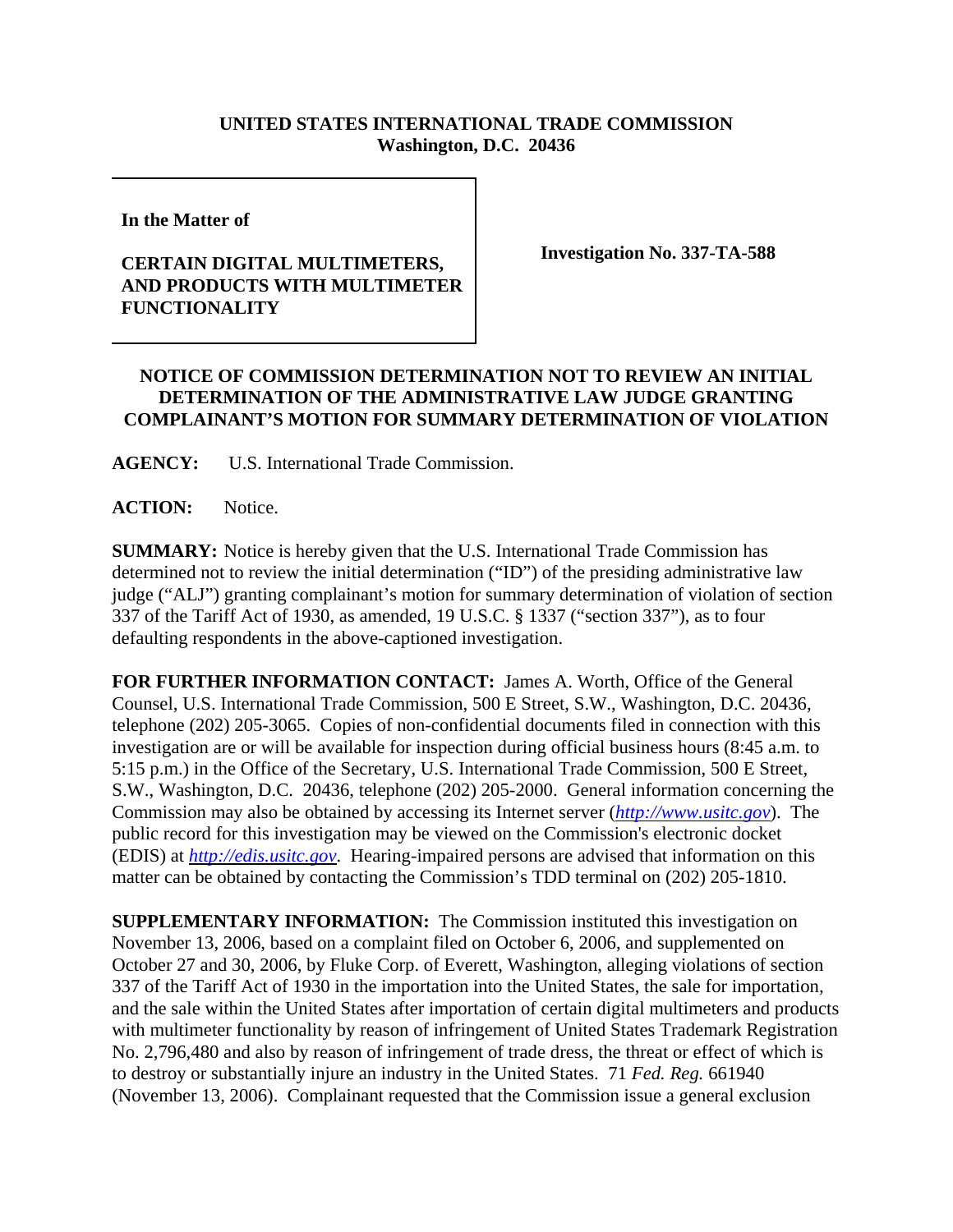order and cease and desist orders. The complaint named eighteen respondents in China, Hong Kong, and the United States. Fourteen respondents were terminated from the investigation by settlement agreement, consent order, or both. The four remaining respondents have been found in default.

On July 3, 2007, complainant filed a motion seeking summary determination of violation of section 337. Complainant also requested that the ALJ recommend a general exclusion order, cease and desist orders against respondents HandsOnTools and Electronix Express, and a 100 percent bond for entry the Presidential review period. On July 13, 2007, the Commission investigative attorney filed a response in support of the motion, supplemented on July 18. No other responses were received.

On January 14, 2008, the ALJ issued the subject ID (Order No. 22) granting complainant's motion for summary determination of a violation of section 337 as to the four defaulting respondents. He recommended issuance of a general exclusion order, issuance of cease and desist orders against Electronix Express and HandsOnTools, and that the amount of bond for temporary importation during the Presidential review period be set at 100 percent of the entered value of the articles concerned. No petitions for review were filed and the Commission has determined not to review the ID.

In connection with the final disposition of this investigation, the Commission may (1) issue an order that could result in the exclusion of the subject articles from entry into the United States, and/or (2) issue one or more cease and desist orders that could result in respondents being required to cease and desist from engaging in unfair acts in the importation and sale of such articles. Accordingly, the Commission is interested in receiving written submissions that address the form of remedy, if any, that should be ordered. If a party seeks exclusion of an article from entry into the United States for purposes other than entry for consumption, the party should so indicate and provide information establishing that activities involving other types of entry either are adversely affecting it or likely to do so. For background, see *In the Matter of Certain Devices for Connecting Computers via Telephone Lines*, Inv. No. 337-TA-360, USITC Pub. No. 2843 (December 1994) (Commission Opinion).

If the Commission contemplates some form of remedy, it must consider the effects of that remedy upon the public interest. The factors the Commission will consider include the effect that an exclusion order and/or cease and desist orders would have on (1) the public health and welfare, (2) competitive conditions in the U.S. economy, (3) U.S. production of articles that are like or directly competitive with those that are subject to investigation, and (4) U.S. consumers. The Commission is therefore interested in receiving written submissions that address the aforementioned public interest factors in the context of this investigation.

If the Commission orders some form of remedy, the U.S. Trade Representative, as delegated by the President, has 60 days to approve or disapprove the Commission's action. *See* Presidential Memorandum of July 21, 2005, 70 *Fed. Reg.* 43251 (July 26, 2005). During this period, the subject articles would be entitled to enter the United States under bond, in an amount